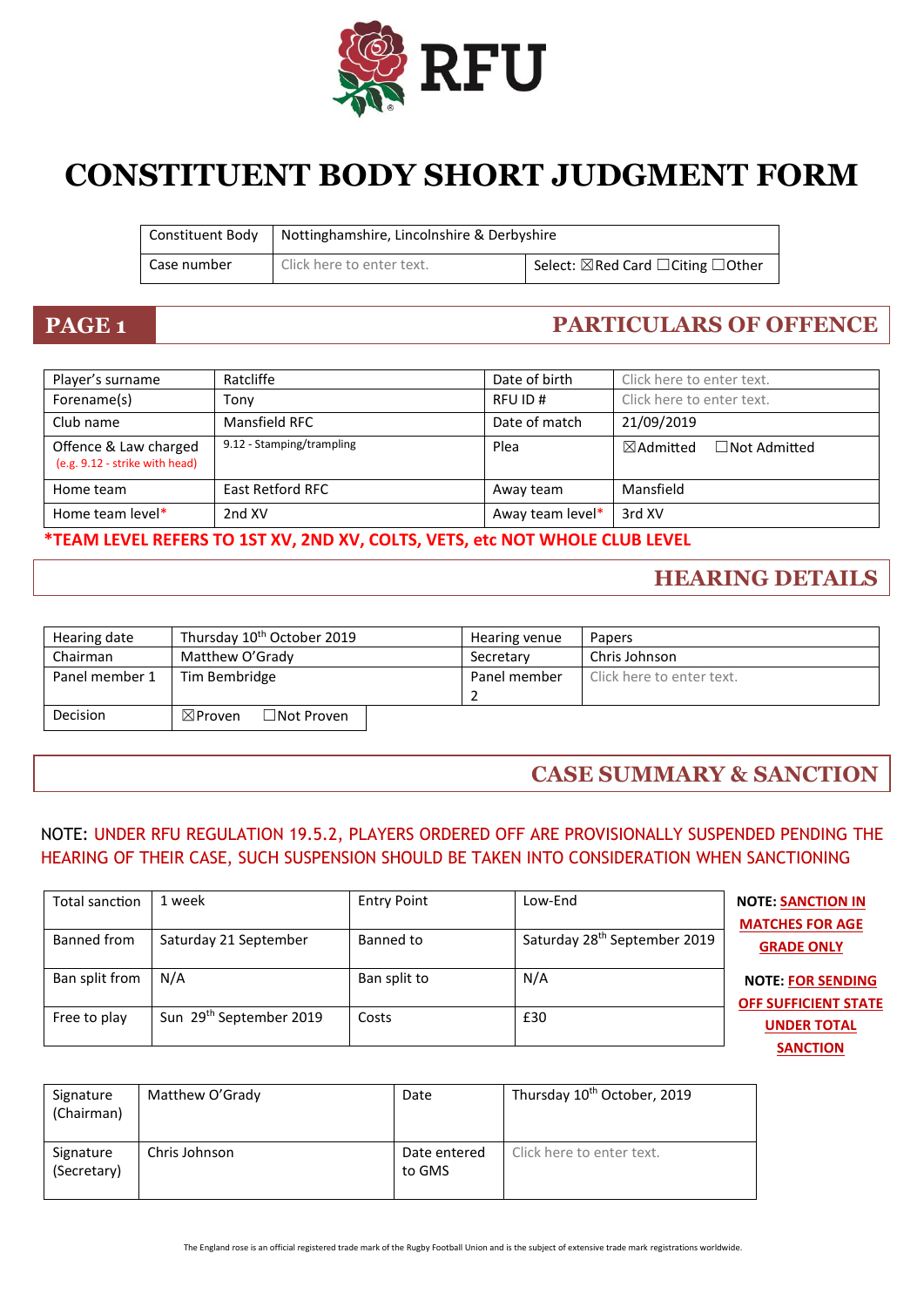### **PAGE 2 ASSESSMENT OF OFFENCE (REGULATION 19.11.8)**

| PLEASE TICK APPROPRIATE BOX:<br>⊠Intentional/deliberate 19.11.8(a)<br>□Reckless 19.11.8(b) |                                                                  |                                                                                  |  |
|--------------------------------------------------------------------------------------------|------------------------------------------------------------------|----------------------------------------------------------------------------------|--|
| Gravity of player's actions 19.11.8(c)                                                     |                                                                  | Nature of actions 19.11.8(d)                                                     |  |
| tackled high.                                                                              | A petulant stamp to the chest / lashing out as a result of being | Stamp to chest                                                                   |  |
| Existence of provocation 19.11.8(e)                                                        |                                                                  | Whether player retaliated 19.11.8(f)                                             |  |
|                                                                                            | Tacked high immediately before. Did not justify a stamp          | $N/A$ .                                                                          |  |
| Self-defence 19.11.8(g)                                                                    |                                                                  | Effect on victim 19.11.8(h)                                                      |  |
| N/A                                                                                        |                                                                  | No evidence of any injury to the victim                                          |  |
| Effect on match 19.11.8(i)                                                                 |                                                                  | Vulnerability of victim 19.11.8(j)                                               |  |
| N/A                                                                                        |                                                                  | Victim was on the floor. Not a stamp to the most vulnerable<br>part of the body. |  |
|                                                                                            | Level of participation/premeditation 19.11.8(k)                  | Conduct completed/attempted 19.11.8(L)                                           |  |
| N/A                                                                                        |                                                                  | Completed                                                                        |  |
| Other features of player's conduct 19.11.8(m)                                              |                                                                  |                                                                                  |  |
| N/A                                                                                        |                                                                  |                                                                                  |  |
| Entry point number                                                                         | Top end*<br>Enter here                                           | Mid-Range<br>Enter here<br>Low End<br>2 weeks                                    |  |
|                                                                                            |                                                                  |                                                                                  |  |

**NOTE: STATE NUMBER OF WEEKS OR MATCHES ENTRY POINT FOR OFFENCE – ENTRY POINT IN MATCHES FOR AGE GRADE ONLY**

\*If top end, the Panel should identify an entry point between the top end and the maximum sanction (19.11.9) as set out in Appendix 2

In making the above assessment, the Panel should consider the RFU guidance (Note 2) set out in Appendix 5 (page 366) to Regulation 19. Significant weight should be given to RFU regulation 19.11.8(a), 19.11.8(h) and 19.11.8(i).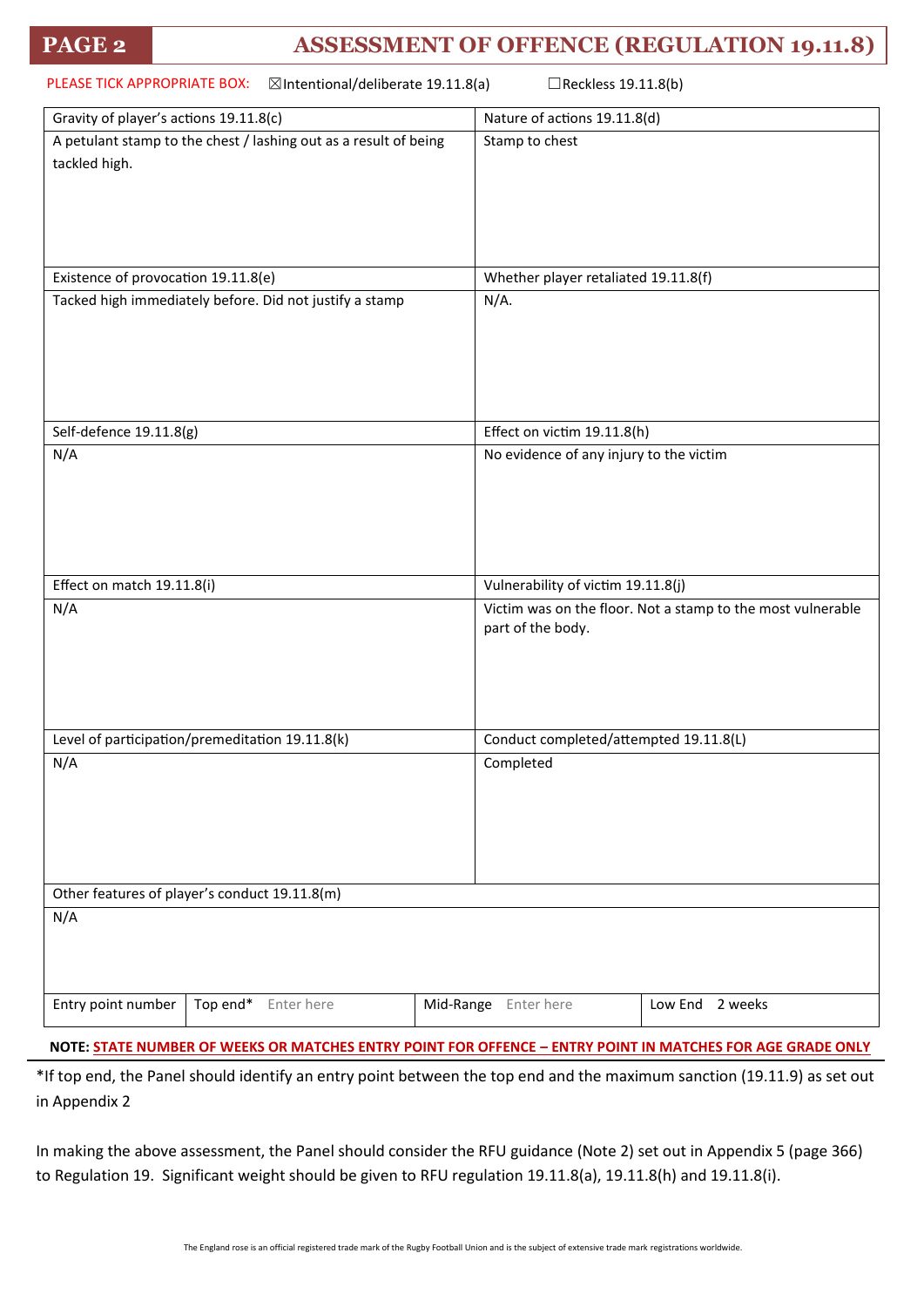## **PAGE 3 REASONS FOR ENTRY POINT**

A deliberate stamp. But an act of petulance to a non-vulnerable body part that did not cause injury.

### **AGGRAVATING FACTORS (REGULATION 19.11.10)**

Player's status as an offender of the Laws of the game 19.11.10(a)

N/A

Need for deterrent 19.11.10(b)

N/A

Any other off-field aggravating factors 19.11.10(c)

N/A

N/A

Number added on: **N/A** NOTE: AGGRAVATING IN MATCHES FOR AGE GRADE ONLY